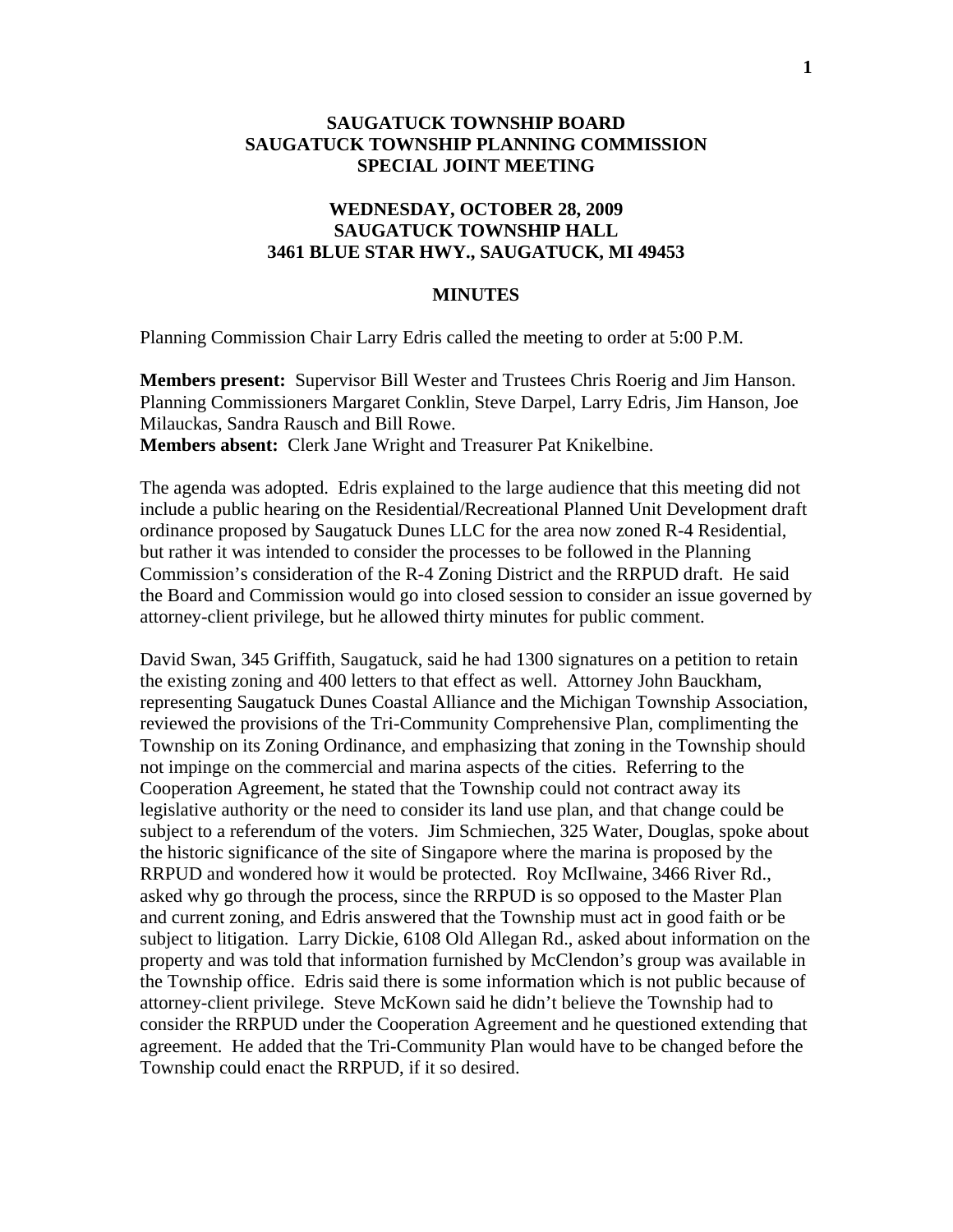Roerig made a motion to close the public comment portion and Hanson seconded. The motion carried.

Roerig distributed a letter from the DEQ, dated September17, 2009, which suggests that the Township may request an extension of the Critical Dunes boundary in portions of Section 3 and 4 of Saugatuck Township along the Kalamazoo River.

Roerig made a motion, supported by Wester, for the Township Board to go into closed session to protect attorney-client privilege. By roll call vote, the motion carried unanimously. Hanson made a motion, supported by Rowe, for the Planning Commission to go into closed session to protect attorney-client privilege. By roll call vote, the motion carried unanimously. At this time the audience exited.

After forty minutes of closed session, Conklin made a motion, supported by Rowe, for the Planning Commission to return to the open meeting. By roll call vote, the motion carried unanimously. Roerig made a motion, supported by Wester, for the Township Board to return to the open meeting. By roll call vote, the motion carried unanimously.

At 6:20 P.M. the audience returned, and the meeting was reopened to public comment (Roerig/Rausch). Roerig, citing the DEQ letter, recommended that the Planning Commission consider extending the Critical Dune area in Sections 3 and 4 of the Township. Upon Suzanne Dixson's question about what was in that letter, Roerig distributed copies to the public.

Swan asked if the Cooperation Agreement has been extended and was told there has been no decision on that now. He also asked if a process has been decided to consider the proposed ordinance, and Hanson answered that the Township must follow the law and schedule a public hearing, but none has been scheduled as yet. He expressed a desire to proceed with consideration of the zoning of that area in an orderly fashion, taking each segment of the issue at a time. Marcia Perry, 6248 Blue Star Hwy. asked about the plan, and was told there has been no application. Tracey Shafroth, 1015 Park St., Saugatuck, asked if the Township has special legal counsel on land use and was told the Township Attorney is experienced in that area, the Township has a planner, and other attorneys are available, but the Township has to consider the costs. Harold Glasser, Grand St., Kalamazoo, asked about the position the boards have taken on the issue of changing the Tri-Community Plan, and was told that plan was adopted by the three communities separately, but the Township could recommend amending it or adding a sub-area plan. Glasser maintained that that process must proceed in a linear fashion, beginning with amending the Tri-Community Plan, according to the Michigan Planning Enabling Act. When Shafroth asked if there had ever been a change of this magnitude proposed by a property owner, she was told No. Leta Sandy, Fillmore Township, asked if the Township has any "environmental fire power" or if the state has shown any interest in this issue. Other than the state's efforts in securing the south portion of the property as a conservation district, Edris said the state leaves these issues to the townships. Swan asked if there has been an "application" and was told No. In answer to the final